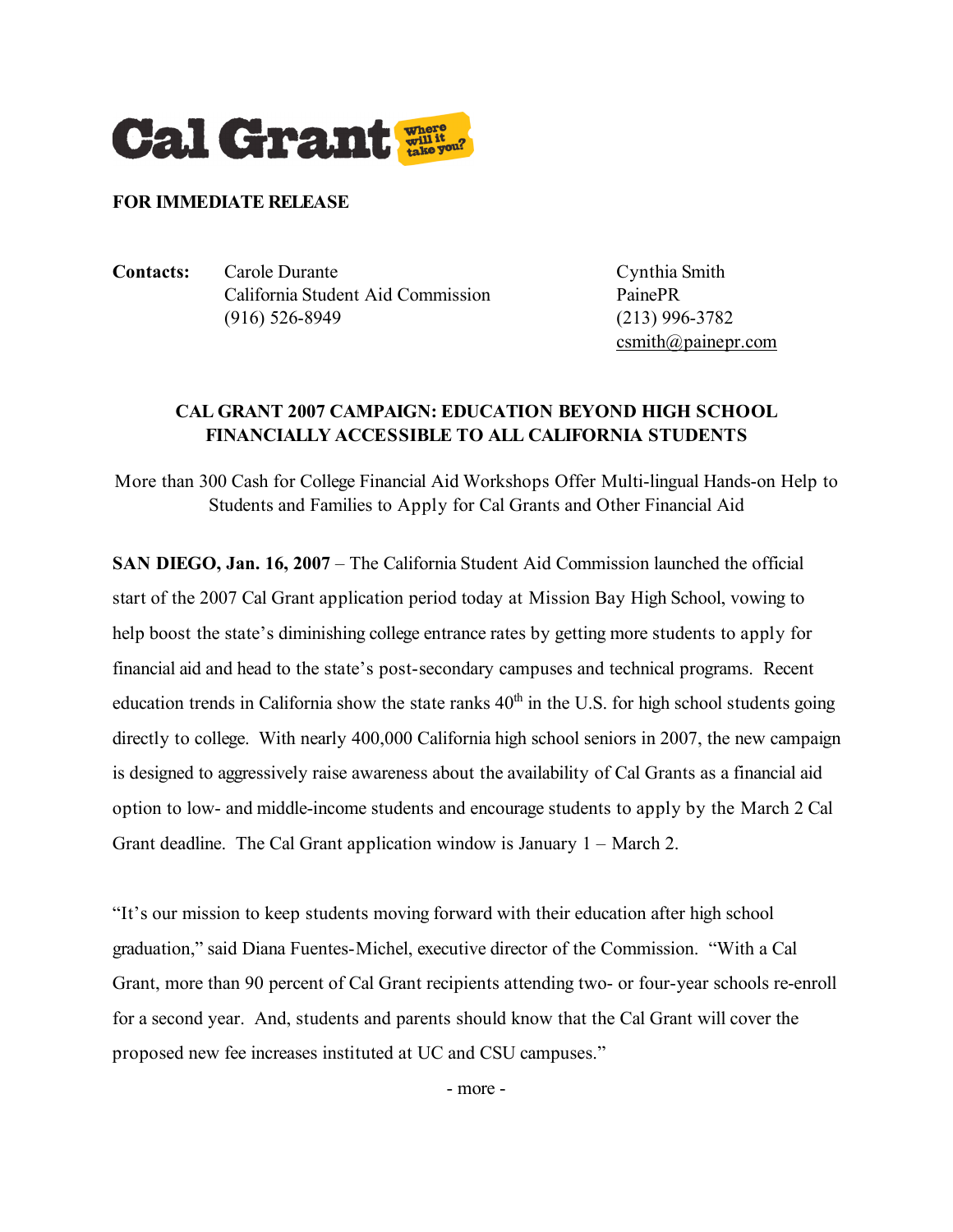Cal Grant Launches 2007 Campaign Page 2

During the 2006-07 school year, the California Student Aid Commission offered nearly \$900 million in Cal Grants and other financial aid to 290,000 eligible students throughout the state. With a Cal Grant, students can be awarded up to \$9,700 per year to pay for college or career/technical school expenses.

The Cal Grant campaign comes as many state and local leaders refocus efforts on reducing financial barriers to pursuing a post-high school education in order to help California maintain its economic edge. Recent research reveals a landscape in California where obtaining a higher education is increasingly out of reach:

- The proportion of high school graduates enrolling directly into colleges has dropped over the past decade, from 61 percent in 1995 to 52 percent in 2005.
- Only 35 percent of high school freshmen enroll in college within four years, as compared to 53 percent among the top states.
- The direct college-going rate has declined for all racial/ethnic groups over the last decade.
- Given the current disparities in educational attainment and projected growth by race/ethnicity, California's income will fall below the U.S. average by 2020 – unless race/ethnic gaps are closed.

"Many of today's high school seniors assume they cannot continue with post-high school studies because they cannot afford tuition," said Acting Commission Chair Louise McClain. "For others, thinking past a high school diploma is overwhelming. Students unsure of their plans after high school should absolutely maximize their future options and apply for financial aid now."

Students and families can get help applying for a Cal Grant and other financial aid at local Cash for College workshops where they receive line-by-line assistance on the required financial aid forms. The program is offering a \$1,000 scholarship incentive available at each qualifying workshop to make sure all students apply for financial aid. More than \$300,000 scholarships are offered through the generous support of The Education Financing Foundation of California.

- more –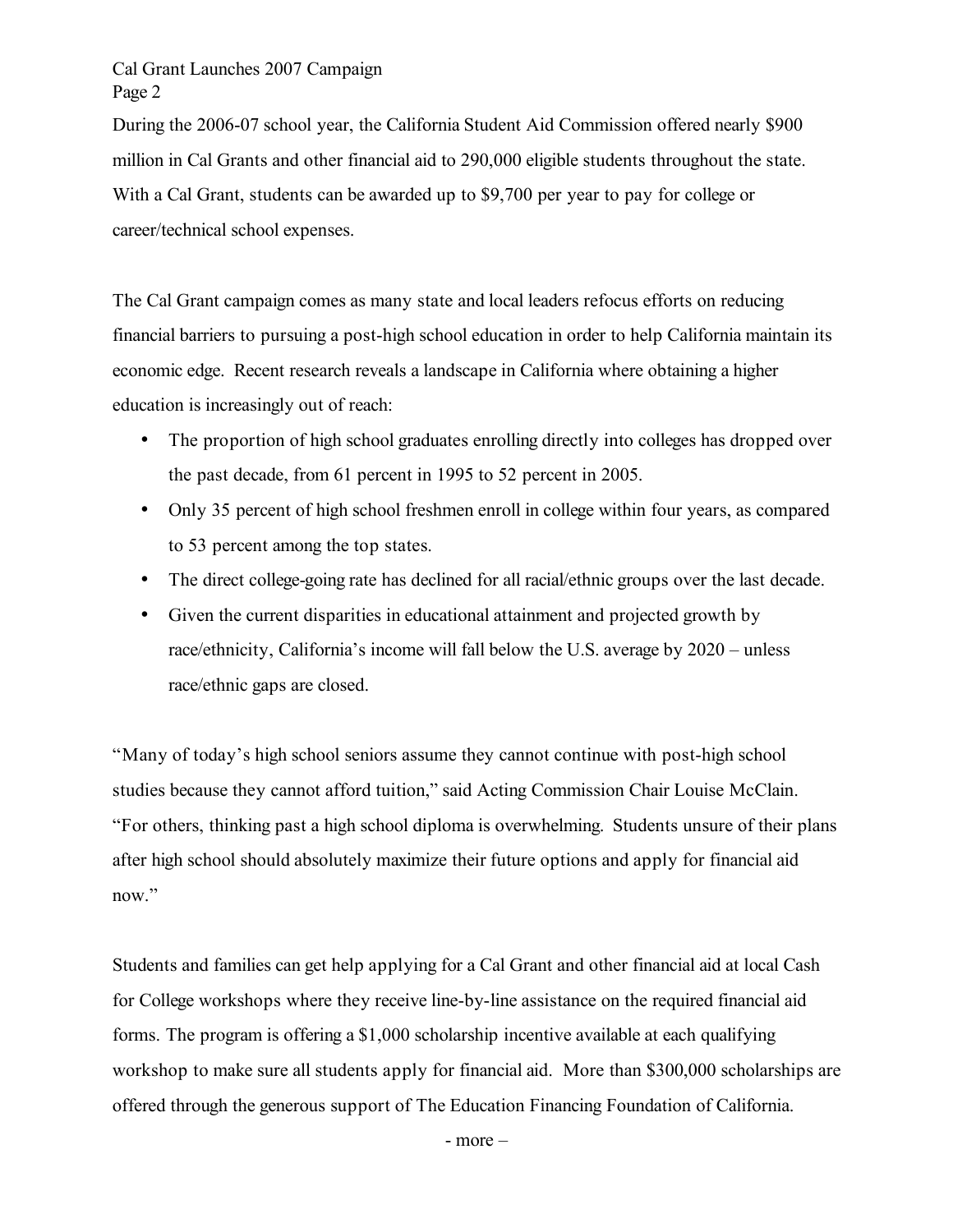## Cal Grant Launches 2007 Campaign Page 3

To apply for a Cal Grant, students must fill out and submit two forms – a Free Application for Federal Student Aid (FAFSA) and a Cal Grant GPA Verification form. Other financial and academic eligibility requirements apply. Students and families can visit calgrants.org or call (888) CA-GRANT (888-224-7268) to learn more about Cal Grants, find the forms they need to apply and locate a workshop in their community.

The new outreach campaign uniquely blends traditional advertising and online marketing with radio and television, a newly designed Web site, (www.calgrants.org), and in-person testimonials on campuses and at events from the new Cal Grant College Cash Crew – a group of current and recently graduated college students. Each College Cash Crew member brings a unique perspective to share with students on why it is important to pursue education beyond high school and that financial aid is available to them if they just apply.

"I was one of those kids who didn't think about going to college," said UC Berkeley student Cindy Pineda, a Cash Crew spokesperson and Cal Grant recipient. "Now, I'm getting my bachelor's degree and plan to attend graduate school. Someday, I hope to pursue a career in Washington, D.C." Pineda added that she could never reach such lofty dreams unless she could afford to go. "The Cal Grant program has played a large part in making my dreams come true," she said.

During January and February, Pineda and the College Cash Crew will help spread the word about Cal Grants at local high school events in San Diego, Los Angeles, Oakland, Sacramento and Fresno.

Throughout the year, the Commission offers several programs and services to reach students and families. The Commission's Cal-SOAP is an early outreach program for grades 7-12 that helps plant the seeds about post-secondary education and financial aid while raising achievement levels of low-income, elementary and secondary school students. Additionally, the Commission oversees special financial aid programs, such as the California Chafee Grant Program, which

- more -